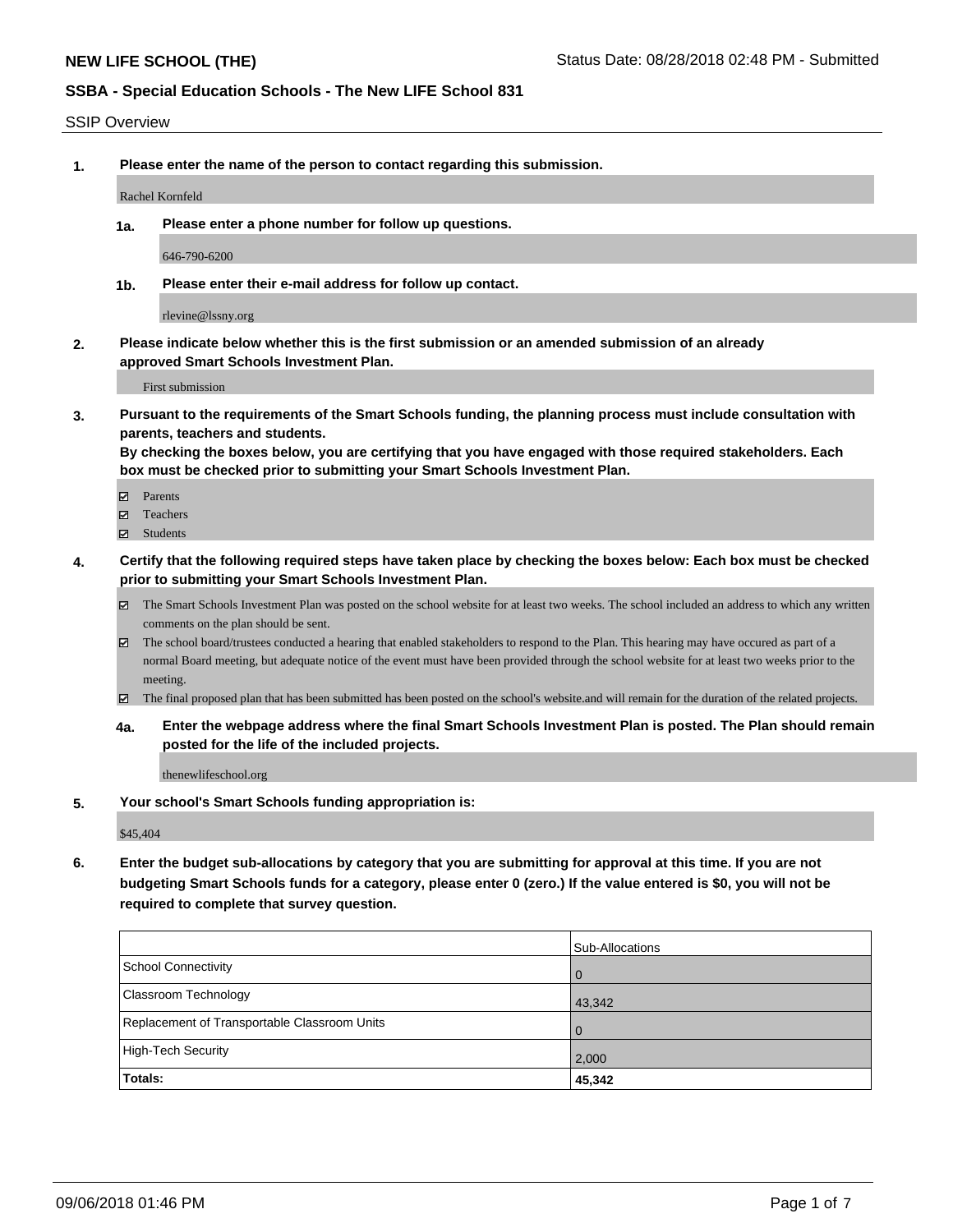School Connectivity

**1. Describe how you intend to use Smart Schools funds for high-speed broadband and/or wireless connectivity projects in school buildings.**

(No Response)

**2. Describe how the school plans to use digital connectivity and technology to improve teaching and learning.**

(No Response)

**3. Does your School Connectivity project require new construction or substantially altered space and result in capitalized cost in excess of \$100,000?**

No

**4. If you are submitting an allocation for School Connectivity complete this table. Note that the calculated Total at the bottom of the table must equal the Total allocation for this category that you entered in the SSIP Overview overall budget.** 

|                                            | Sub-Allocation |
|--------------------------------------------|----------------|
| Network/Access Costs                       | $\overline{0}$ |
| <b>Outside Plant Costs</b>                 | $\overline{0}$ |
| School Internal Connections and Components | $\mathbf 0$    |
| <b>Professional Services</b>               | $\Omega$       |
| Testing                                    | 0              |
| Other Upfront Costs                        | $\Omega$       |
| <b>Other Costs</b>                         | $\Omega$       |
| Totals:                                    | 0              |

**5. Please detail the type, quantity, per unit cost and total cost of the eligible items under each sub-category. This is especially important for any expenditures listed under the "Other" category. All expenditures must be eligible for tax-exempt financing to be reimbursed with Smart Schools funds. Sufficient detail must be provided so that we can verify this is the case. If you have any questions, please contact us directly through smartschools@nysed.gov. Add rows under each sub-category for additional items, as needed.**

| each type.<br>(No Response)      | (No Response)          | (No Response) | (No Response) | (No Response)     |
|----------------------------------|------------------------|---------------|---------------|-------------------|
|                                  |                        |               |               |                   |
| Repeat to add another item under |                        |               |               |                   |
| ∣type.                           |                        |               |               |                   |
| Select the allowable expenditure | I Item to be purchased | Quantity      | Cost per Item | <b>Total Cost</b> |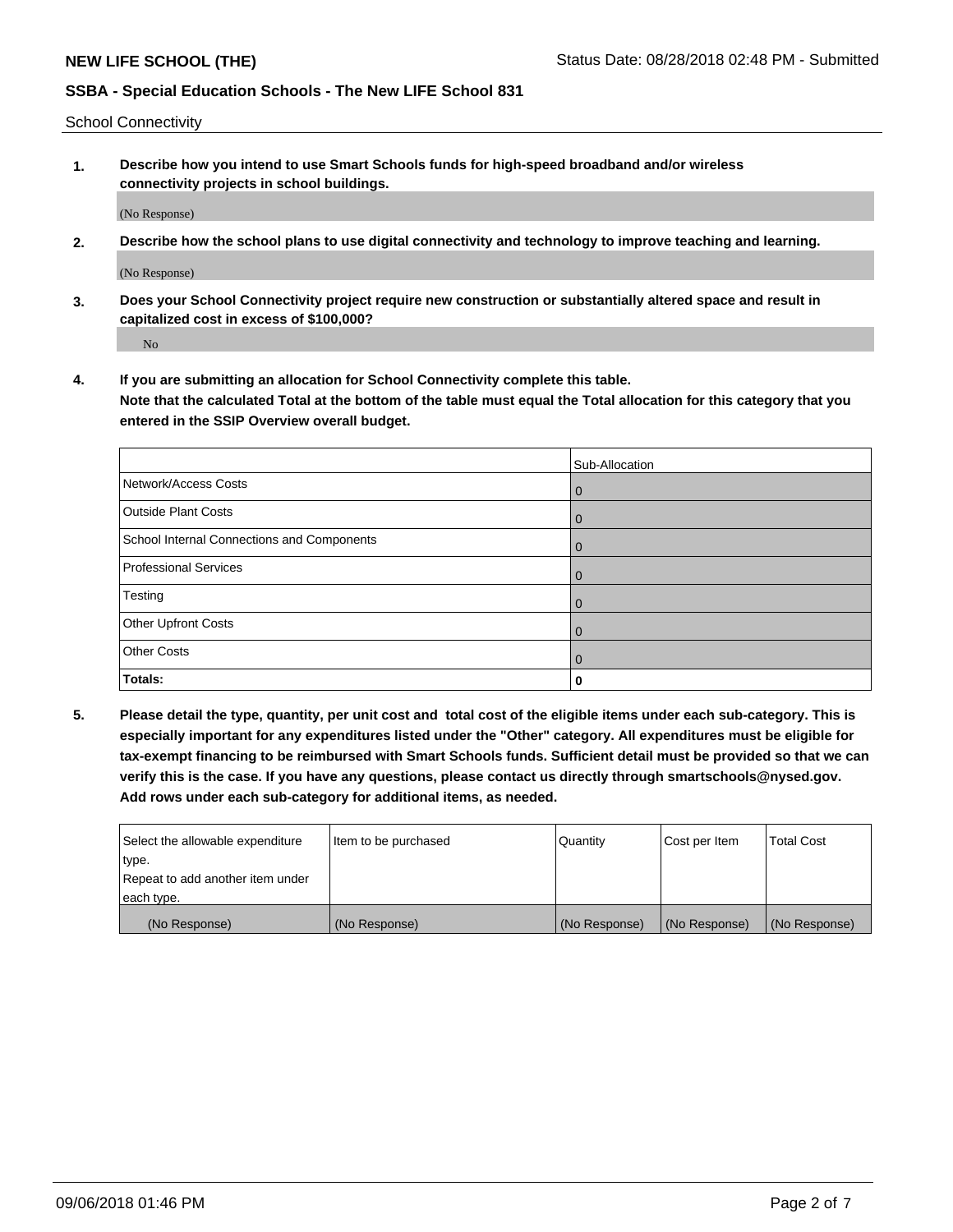Classroom Learning Technology Equipment (Devices)

#### **1. Describe the devices you intend to purchase and their compatibility with existing or planned platforms or systems.**

TNLS will purchase 25 computers to provide direct internet access to all classroom teachers in the school. 25 computers will be purchased for ancillary service areas for staff who provide direct support to students and staff. The proposed machines are HP Elite Desk 800 G3 SFF Computers (with i5 3.4GHZ processor, 8GB Memory and 4 yr onside waranty) with Imaging and ProDisplay P232 23-inch Monitor at the cost of 540.43 per machine. The school has standardized all computer models and software for continuity throughout the building. In doing so these machines are compatible with school wide computer programs and current technology in the building. In addition, staff have been trained on the use of Office 365 on this model of PC.

TNLS will purchase 6 OneScreen Canvas t-4 65" Touch Screen Smartboards. These machines are compatible with the desk tops listed. The school as a whole utilizes this model for continuity along with greater ability to provide ongoing maintenance and repair as needed.

### **2. Describe how the proposed technology purchases will improve teaching and learning inside or outside of the classroom.**

Desk top computers in every classroom allow teachers the ability to readily access online lesson planning programs, information and activities. Teachers can participate in collaborative online activities during the teacher preparation periods in addition to skype sessions with professional developers working to increase student outcomes through highly qualified teachers. The internet has unlimited resources for teachers and students. The ability to readily access such resources allows teachers the ability to bring engaging content outside of the standard text book into the classroom. Teachers have the ability to communicate with parents and community stakeholders during the school day. The outcome is an increase in positive and thoughtful communication on behalf of the specialized students we serve.

The use os OneScreen Canvas Smartboards would transform six classrooms into multisensory learning platforms. Teachers would be able to plan lessons with activities incorporating 3 senses including auditory, visual, and tactile information. Studies indicate that special education students benefit from a multisensory approach to learning. Student engagement will increase. Students with varying learning styles will be able to master content and engage in a new level of multisensory lessons.

Students at TNLS manage a range of learning and social/emotional difficulties throughout their day. Teachers who have access to technology in the classroom can provide this challenging group of young people added stimulation in the form of individualized programming, resources, and curriculum. Access to the internet breaks down the four walls of the classroom enriching the educational experience for students in each and every lesson.

**3. To ensure the sustainability of technology purchases made with Smart Schools funds, schools must have a plan to maintain and support technology purchases reimbursed with Smart Schools funds. This sustainability plan should support recurring costs of use that are ineligible for Smart Schools funding such as device maintenance, technical support, Internet and wireless fees, maintenance of hotspots, staff professional development, building maintenance and the replacement of incidental items.**

By checking this box, you certify that the school has a sustainability plan as described above.

**4. Schools must ensure that devices purchased with Smart Schools funds will be distributed, prepared for use, maintained and supported appropriately. Schools must maintain detailed device inventories in accordance with generally accepted accounting principles.**

 $\boxtimes$  By checking this box, you certify that the school has a distribution and inventory management plan and system in place.

**5. Schools must contact the SUNY/CUNY teacher preparation program that supplies the largest number of the its new teachers to request advice on innovative uses and best practices at the intersection of pedagogy and educational technology.**

By checking this box, you certify that you have contacted the SUNY/CUNY teacher preparation program that supplies the largest number of your new teachers to request advice on these issues.

**5a. Please enter the name of the SUNY or CUNY Institution that you contacted.**

City University of New York

**5b. Enter the primary Institution phone number.**

212.650.7262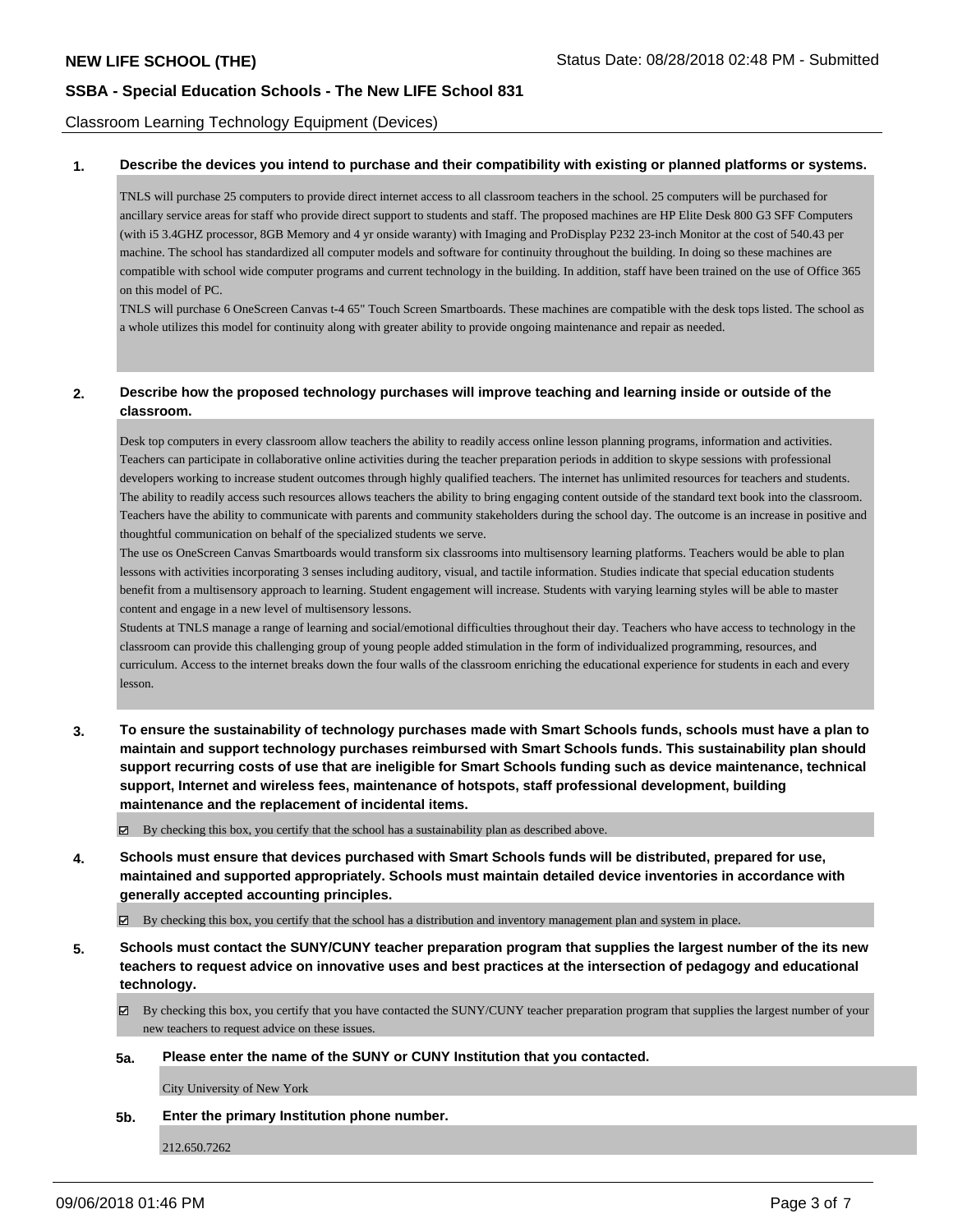Classroom Learning Technology Equipment (Devices)

**5c. Enter the name of the contact person with whom you consulted and/or will be collaborating with on innovative uses of technology and best practices.**

Dr. Mary Driscoll

**6. If you are submitting an allocation for Classroom Educational Technology, complete this table. Note that the calculated Total at the bottom of the table must equal the Total allocation for this category that you entered in the SSIP Overview overall budget.**

|                          | Sub-Allocation |
|--------------------------|----------------|
| Interactive Whiteboards  | 12,570         |
| Computer Servers         | (No Response)  |
| <b>Desktop Computers</b> | 27,020         |
| Laptop Computers         | (No Response)  |
| <b>Tablet Computers</b>  | (No Response)  |
| <b>Other Costs</b>       | 3,752          |
| Totals:                  | 43,342         |

**7. Please detail the type, quantity, per unit cost and total cost of the eligible items under each sub-category. This is especially important for any expenditures listed under the "Other" category. All expenditures must be capital bond eligible to be reimbursed with Smart Schools funds. If you have any questions, please contact us directly through smartschools@nysed.gov.**

**Add rows under each sub-category for additional items, as needed.**

| Select the allowable expenditure | Item to be purchased     | Quantity | Cost per Item | <b>Total Cost</b> |
|----------------------------------|--------------------------|----------|---------------|-------------------|
| type.                            |                          |          |               |                   |
| Repeat to add another item under |                          |          |               |                   |
| each type.                       |                          |          |               |                   |
| Interactive Whiteboards          | OneScreen Canvas t-4 65  | 6        | 2,095         | 12,570            |
| <b>Desktop Computers</b>         | HP Elite Desk 800 G3 SFF | 50       | 540           | 27,020            |
| <b>Other Costs</b>               | Installation and set up  | 56       | 67            | 3,752             |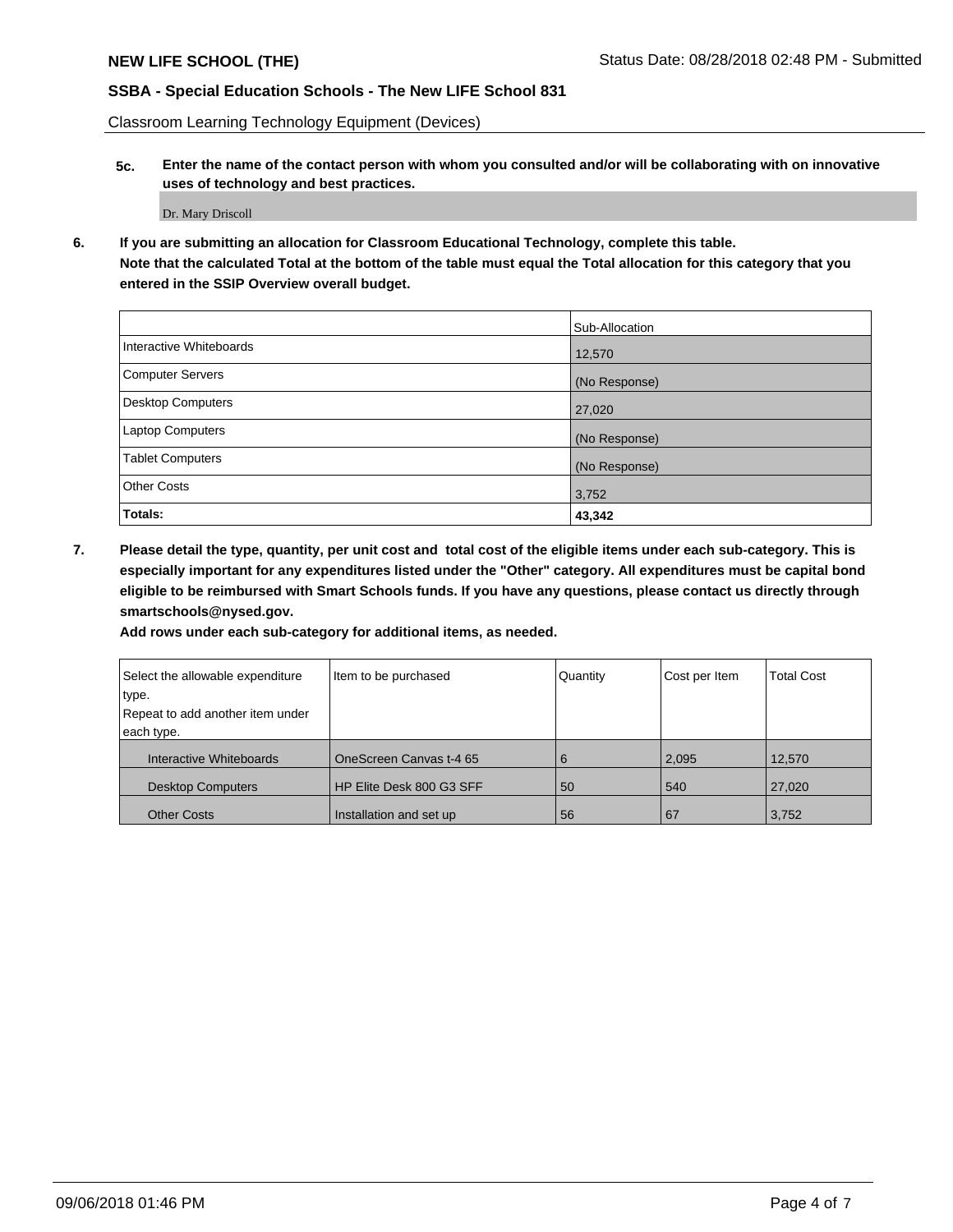Replace/Modernize Transportable Classrooms

**1. Describe the school's plan to construct, enhance or modernize education facilities to provide high-quality instructional space by replacing transportable classrooms.**

(No Response)

**2. Does your Classroom Trailer project require new construction or substantially altered space and result in capitalized cost in excess of \$100,000?**

(No Response)

**3. If you have made an allocation for Replace Transportable Classrooms, complete this table. Note that the calculated Total at the bottom of the table must equal the Total allocation for this category that you entered in the SSIP Overview overall budget.**

|                                                | Sub-Allocation |
|------------------------------------------------|----------------|
| Construct New Instructional Space              | (No Response)  |
| Enhance/Modernize Existing Instructional Space | (No Response)  |
| Other Costs                                    | (No Response)  |
| Totals:                                        | 0              |

**4. Please detail the type, quantity, per unit cost and total cost of the eligible items under each sub-category. This is especially important for any expenditures listed under the "Other" category. All expenditures must be capital bond eligible to be reimbursed with Smart Schools funds. If you have any questions, please contact us directly through smartschools@nysed.gov.**

**Add rows under each sub-category for additional items, as needed.**

| Select the allowable expenditure | Item to be purchased | Quantity      | Cost per Item | <b>Total Cost</b> |
|----------------------------------|----------------------|---------------|---------------|-------------------|
| 'type.                           |                      |               |               |                   |
| Repeat to add another item under |                      |               |               |                   |
| each type.                       |                      |               |               |                   |
| (No Response)                    | (No Response)        | (No Response) | (No Response) | (No Response)     |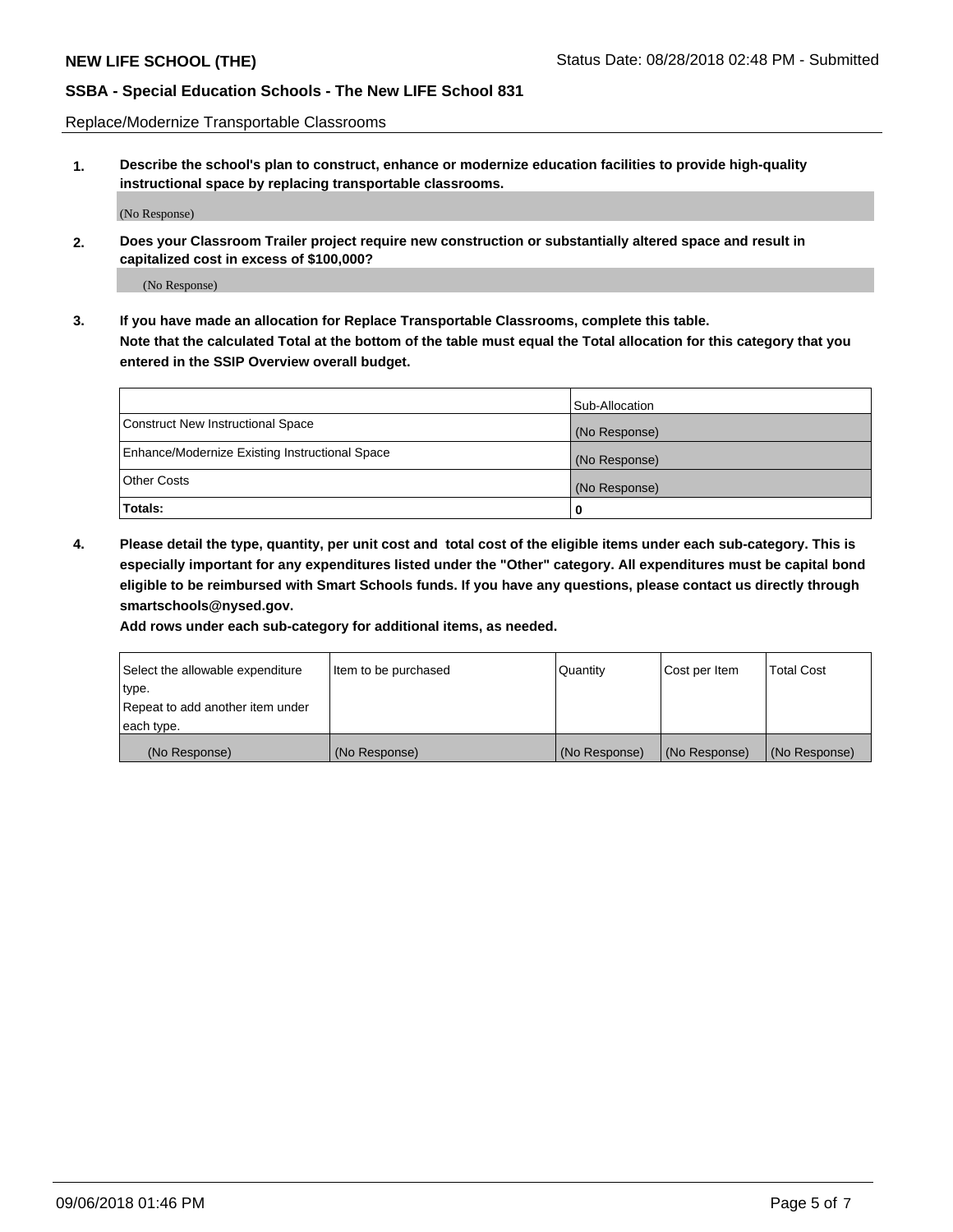#### High-Tech Security Features

### **1. Describe how you intend to use Smart Schools funds to install high-tech security features in school buildings and on school campuses.**

TNLS continues to make needed safety upgrades to maintain building security with ever increasing threats to safety. In addition to our current camera and key fob entry system, the building will be outfitted with new door alarms for both main entrances. This system will be wired to a call system that will alert the authorities of a security breach in the front or back door. The system will cost \$2000 including wiring and installation. The monthly fee for the online service will be sustained through the school facilities budget. This system will provide direct access to law enforcement, fire department, and EMS. Such direct access will speed the response time in the event of a catastrophic emergency or break in after school hours.

#### **2. Does your High-Tech Security project require new construction or substantially altered space and result in capitalized cost in excess of \$100,000?**

No

**3. If you have made an allocation for High-Tech Security Features, complete this table.**

**Note that the calculated Total at the bottom of the table must equal the Total allocation for this category that you entered in the SSIP Overview overall budget.**

|                                   | Sub-Allocation |
|-----------------------------------|----------------|
| <b>Electronic Security System</b> | 2,000          |
| <b>Entry Control System</b>       |                |
| Approved Door Hardening Project   |                |
| <b>Other Costs</b>                |                |
| Totals:                           | 2,000          |

**4. Please detail the type, quantity, per unit cost and total cost of the eligible items under each sub-category. This is especially important for any expenditures listed under the "Other" category. All expenditures must be capital bond eligible to be reimbursed with Smart Schools funds. If you have any questions, please contact us directly through smartschools@nysed.gov.**

**Add rows under each sub-category for additional items, as needed.**

| Select the allowable expenditure<br>type.<br>Repeat to add another item under<br>each type. | Item to be purchased        | Quantity       | Cost per Item  | <b>Total Cost</b> |
|---------------------------------------------------------------------------------------------|-----------------------------|----------------|----------------|-------------------|
| Main Entrance Electronic<br><b>Security System</b>                                          | Vista 20 Panel              |                | 205            | 205               |
| Main Entrance Electronic<br><b>Security System</b>                                          | 6160 LCD Keypad             |                | 175            | 175               |
| Main Entrance Electronic<br><b>Security System</b>                                          | Siren                       |                | 33             | 33                |
| Main Entrance Electronic<br><b>Security System</b>                                          | <b>Magnet Contact</b>       | 7              | $\overline{4}$ | 28                |
| Main Entrance Electronic<br><b>Security System</b>                                          | <b>Wireless Transmitter</b> | $\overline{2}$ | 75             | 150               |
| Main Entrance Electronic<br><b>Security System</b>                                          | <b>Wireless Receiver</b>    |                | 79             | 79                |
| Main Entrance Electronic<br><b>Security System</b>                                          | <b>Backup Battery</b>       |                | 40             | 40                |